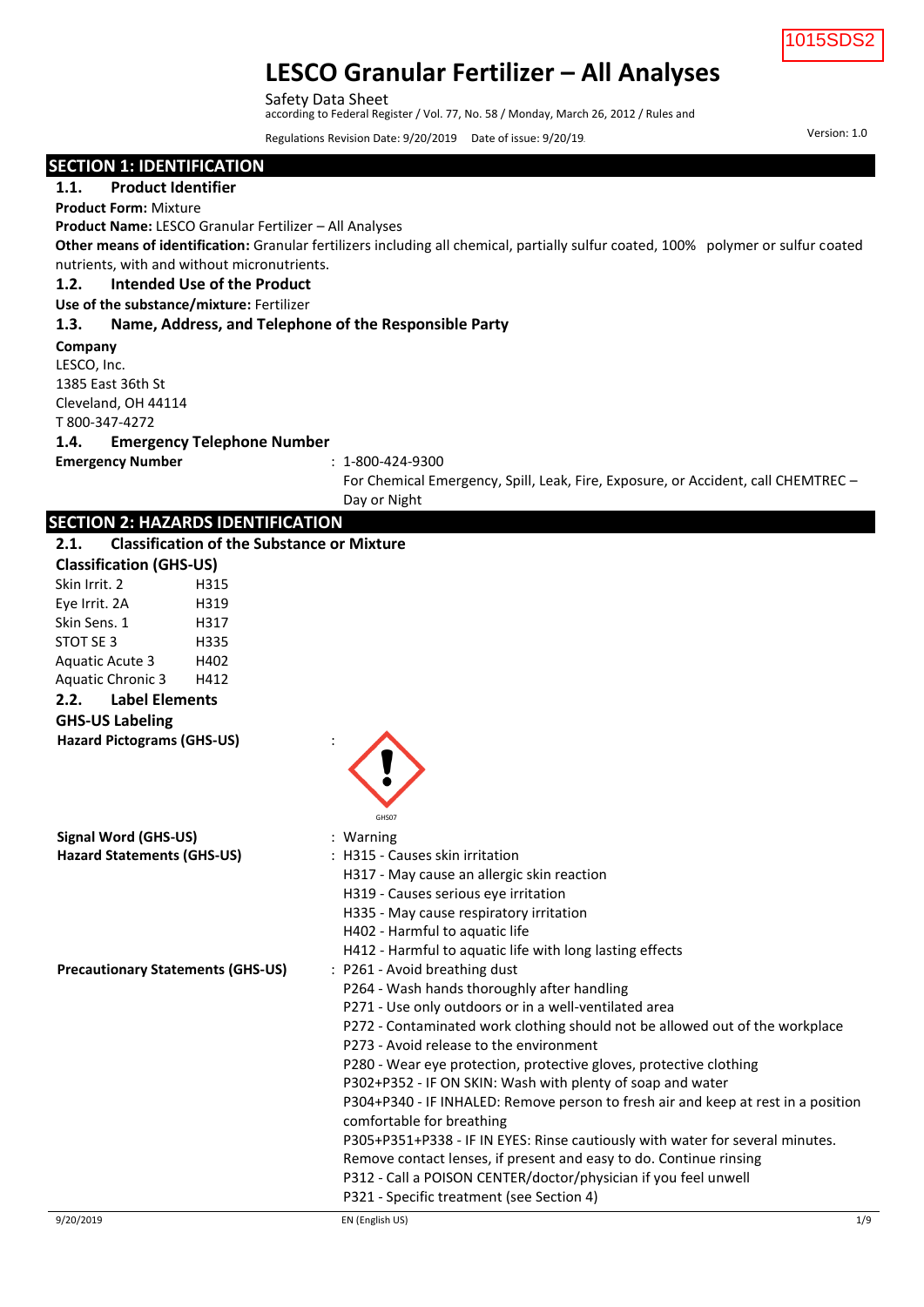Safety Data Sheet according to Federal Register / Vol. 77, No. 58 / Monday, March 26, 2012 / Rules and Regulations

## **2.3. Other Hazards**

**Other Hazards:** No additional information available

## **2.4. Unknown Acute Toxicity (GHS-US)**

No data available

## **SECTION 3: COMPOSITION/INFORMATION ON INGREDIENTS**

**3.1. Substance** 

Not applicable

**3.2. Mixture** 

| <b>Name</b>                            | <b>Product identifier</b> | %          | <b>Classification (GHS-US)</b>                                                                                         |
|----------------------------------------|---------------------------|------------|------------------------------------------------------------------------------------------------------------------------|
| Urea                                   | (CAS No) 57-13-6          | $0.1 - 98$ | Skin Irrit. 2, H315<br>Eye Irrit. 2B, H320                                                                             |
| Sulfuric acid, dipotassium salt        | (CAS No) 7778-80-5        | $0.1 - 95$ | Not classified                                                                                                         |
| Diammonium phosphate                   | (CAS No) 7783-28-0        | $0.1 - 95$ | Skin Irrit. 2, H315<br>Eye Irrit. 2B, H320<br><b>STOT SE 3, H335</b><br>Aquatic Acute 3, H402                          |
| Potassium chloride                     | (CAS No) 7447-40-7        | $0.1 - 95$ | Aquatic Acute 3, H402                                                                                                  |
| Monoammonium phosphate                 | (CAS No) 7722-76-1        | $0.1 - 95$ | Skin Irrit. 2, H315<br>Eye Irrit. 2B, H320<br>STOT SE 3, H335                                                          |
| Ammonium sulfate                       | (CAS No) 7783-20-2        | $0.1 - 95$ | Aquatic Acute 2, H401                                                                                                  |
| Limestone                              | (CAS No) 1317-65-3        | $0.1 - 95$ | Not classified                                                                                                         |
| Sulfur                                 | (CAS No) 7704-34-9        | $0.1 - 20$ | Comb. Dust, H232<br>Flam. Sol. 2, H228<br>Skin Irrit. 2, H315<br>Eye Irrit. 2B, H320<br>Aquatic Acute 3, H402          |
| Iron oxide (Fe2O3)                     | (CAS No) 1309-37-1        | $0.1 - 10$ | Not classified                                                                                                         |
| Urea, polymer with formaldehyde        | (CAS No) 9011-05-6        | $0.1 - 10$ | Not classified                                                                                                         |
| Magnesium sulfate                      | (CAS No) 7487-88-9        | $0.1 - 10$ | Skin Sens. 1, H317                                                                                                     |
| Ferrous sulfate                        | (CAS No) 7720-78-7        | $0.1 - 10$ | Acute Tox. 4 (Oral), H302<br>Skin Irrit. 2, H315<br>Eye Irrit. 2A, H319<br>Skin Sens. 1, H317<br>Aquatic Acute 1, H400 |
| Manganese oxide (Mn3O4)                | (CAS No) 1317-35-7        | $0.1 - 10$ | Not classified                                                                                                         |
| Sulfate of Potash-Magnesia             | (CAS No) 14977-37-8       | $0.1 - 10$ | Not classified                                                                                                         |
| Full text of H-phrases: see section 16 |                           |            |                                                                                                                        |

# **SECTION 4: FIRST AID MEASURES**

## **4.1. Description of First Aid Measures**

**First-aid Measures General**: If medical advice is needed, have product container or label at hand.

**First-aid Measures After Inhalation**: If inhaled, remove to fresh air and keep at rest in a position comfortable for breathing. Give oxygen or artificial respiration if necessary. Obtain medical attention if breathing difficulty persists.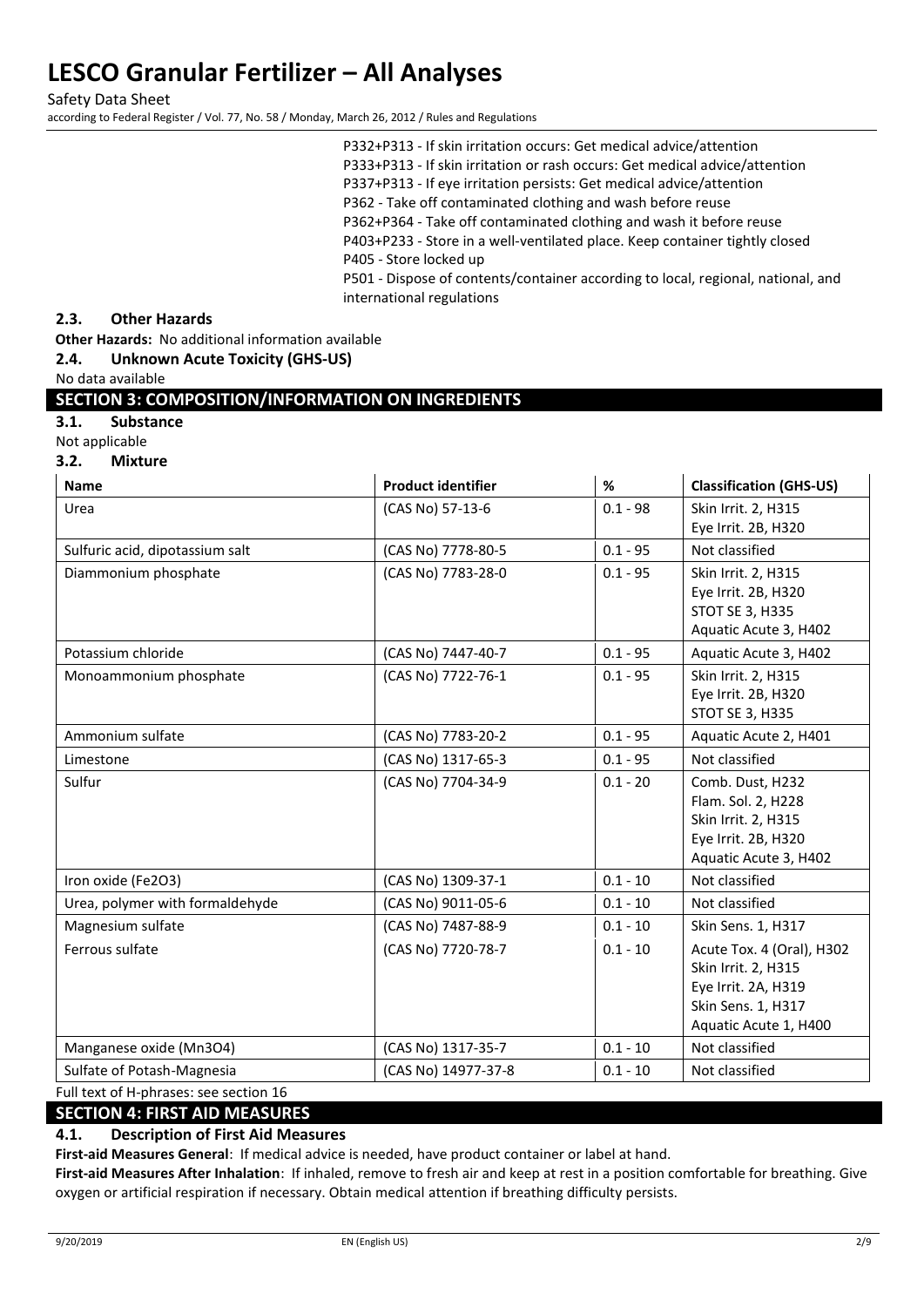Safety Data Sheet

according to Federal Register / Vol. 77, No. 58 / Monday, March 26, 2012 / Rules and Regulations

**First-aid Measures After Skin Contact**: Wash skin thoroughly with mild soap and water. Obtain medical attention if irritation develops or persists. Wash contaminated clothing before reuse.

**First-aid Measures After Eye Contact**: Immediately rinse with water for a prolonged period (at least 15 minutes) while holding the eyelids wide open. Obtain medical attention if irritation develops or persists.

**First-aid Measures After Ingestion**: If swallowed, do not induce vomiting: seek medical advice immediately and show this container or label.

### **4.2. Most important symptoms and effects, both acute and delayed**

**Symptoms/Injuries After Inhalation:** Overexposure may be irritating to the respiratory system.

**Symptoms/Injuries After Skin Contact:** May cause skin irritation.

**Symptoms/Injuries After Eye Contact:** May cause eye irritation.

**Symptoms/Injuries After Ingestion:** If a large quantity has been ingested : Abdominal pain. Diarrhea. Nausea. Vomiting.

**4.3. Indication of Any Immediate Medical Attention and Special Treatment Needed**

### If medical advice is needed, have product container or label at hand.

## **SECTION 5: FIRE-FIGHTING MEASURES**

## **5.1. Extinguishing Media**

**Suitable Extinguishing Media:** Not considered flammable but will burn at high temperatures. . Use extinguishing media appropriate for surrounding fire.

**Unsuitable Extinguishing Media:** None known.

### **5.2. Special Hazards Arising From the Substance or Mixture**

**Fire Hazard:** Decomposes above 132 °C (270 °F). Under conditions of fire this material may produce: Ammonia. Nitrogen oxides. Biuret. Cyanuric acid.

**Explosion Hazard:** May form explosive compounds if mixed with: Calcium hypochlorite. Sodium hypochlorite. Nitrates. Nitric acid. Perchloric acid. Product itself is not explosive but if dust is generated, dust clouds suspended in air can be explosive. **Reactivity:** This product as shipped in the form of coarse granules should not contain sufficient dust to present an explosion hazard. Prevent dust accumulation (to minimize explosion hazard).

### **5.3. Advice for Firefighters**

**Firefighting Instructions:** Not flammable.

**Protection During Firefighting:** Wear full fire-fighting turn-out gear (full Bunker gear) and respiratory protection (SCBA).

**Other information:** Do not allow run-off from fire fighting to enter drains or water courses.

## **SECTION 6: ACCIDENTAL RELEASE MEASURES**

## **6.1. Personal Precautions, Protective Equipment and Emergency Procedures**

**General Measures**: Handle in accordance with good industrial hygiene and safety practice. This material becomes slippery when wet.

## **6.1.1. For Non-emergency Personnel**

**Protective Equipment:** Wear suitable protective clothing, gloves and eye/face protection.

**Emergency Procedures:** Collect as any solid. Ventilate area. Evacuate unnecessary personnel.

#### **6.1.2. For Emergency Responders**

**Protective Equipment:** Wear suitable protective clothing, gloves and eye/face protection.

**Emergency Procedures:** If possible, stop flow of product. Contain and collect as any solid. Ventilate area. Evacuate unnecessary personnel.

#### **6.2. Environmental Precautions**

Avoid release to the environment.

#### **6.3. Methods and Material for Containment and Cleaning Up**

**For Containment:** Contain and collect as any solid. Do not allow into drains or water courses or dispose of where ground or surface waters may be affected.

**Methods for Cleaning Up:** Recover the product by vacuuming, shovelling or sweeping. Avoid generation of dust during clean-up of spills. If spilled directly onto the ground, remove sufficient soil to ensure material is fully recovered. Material may be used if uncontaminated.

**6.4. Reference to Other Sections** No additional information available

# **SECTION 7: HANDLING AND STORAGE**

# **7.1. Precautions for Safe Handling**

**Additional Hazards When Processed:** This material becomes slippery when wet.

**Precautions for Safe Handling:** Handle in accordance with good industrial hygiene and safety procedures. Wear recommended personal protective equipment. Avoid creating or spreading dust.

**Hygiene Measures:** Emergency eye wash fountains should be available in the immediate vicinity of any potential exposure.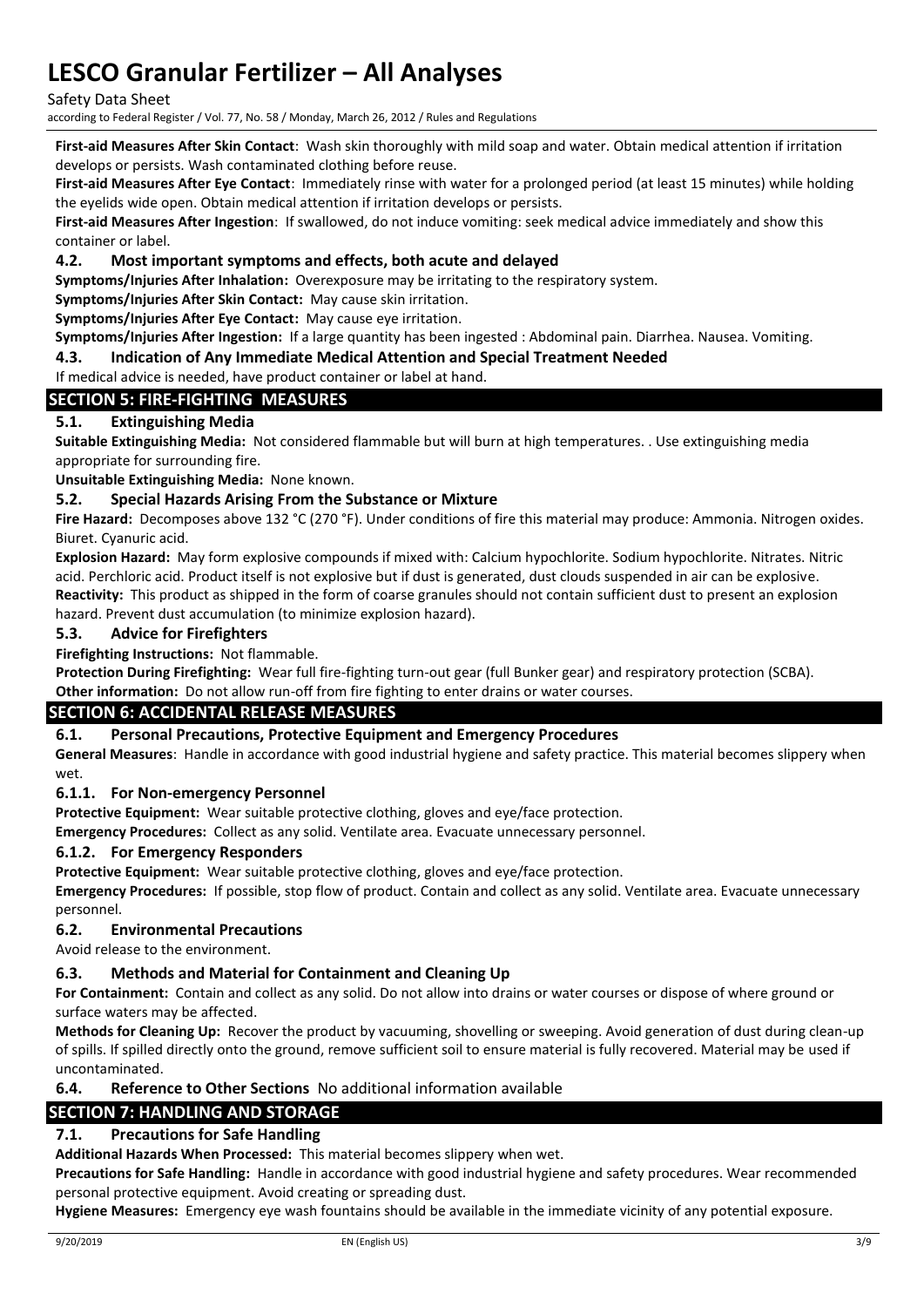Safety Data Sheet

according to Federal Register / Vol. 77, No. 58 / Monday, March 26, 2012 / Rules and Regulations

## **7.2. Conditions for Safe Storage, Including Any Incompatibilities**

**Storage Conditions:** Store tightly closed in a dry, cool and well-ventilated place. Protect from moisture. **Prohibitions on mixed storage:** Store away from: Ammonium nitrate. Refer to Section 10 on Incompatible Materials.

**Special Rules on Packaging:** Corrosive to copper and its alloys.

## **7.3. Specific End Use(s)**

Fertilizer.

# **SECTION 8: EXPOSURE CONTROLS/PERSONAL PROTECTION**

# **8.1. Control Parameters**

| Limestone (1317-65-3) |                                     |                        |
|-----------------------|-------------------------------------|------------------------|
| <b>USA NIOSH</b>      | NIOSH REL (TWA) $(mg/m3)$           | 5 mg/m <sup>3</sup>    |
| <b>USA OSHA</b>       | OSHA PEL (TWA) (mg/m <sup>3</sup> ) | 5 mg/ $m3$             |
|                       | Iron oxide (Fe2O3) (1309-37-1)      |                        |
| <b>USA ACGIH</b>      | ACGIH TWA $(mg/m3)$                 | 5 mg/ $m3$             |
| <b>USA NIOSH</b>      | NIOSH REL (TWA) $(mg/m3)$           | 5 mg/ $m3$             |
| <b>USA IDLH</b>       | US IDLH $(mg/m3)$                   | 2500 mg/m <sup>3</sup> |
| <b>USA OSHA</b>       | OSHA PEL (TWA) (mg/m <sup>3</sup> ) | 5 mg/ $m3$             |

## **8.2. Exposure Controls**

- **Appropriate Engineering Controls** : Ensure all national/local regulations are observed.
- **Personal Protective Equipment** : Gloves. Protective clothing. Insufficient ventilation: wear respiratory protection. For particulates and dust: Safety glasses.



| <b>Hand Protection</b>          | : protective gloves.                                                           |
|---------------------------------|--------------------------------------------------------------------------------|
| <b>Eve Protection</b>           | : Safety glasses.                                                              |
| <b>Skin and Body Protection</b> | : Wear suitable protective clothing.                                           |
| <b>Respiratory Protection</b>   | : If exposure limits are exceeded or irritation is experienced, NIOSH approved |
|                                 | respiratory protection should be worn.                                         |

**Environmental Exposure Controls** : Ensure adequate ventilation, especially in confined areas.

# **SECTION 9: PHYSICAL AND CHEMICAL PROPERTIES**

| <b>Information on Basic Physical and Chemical Properties</b><br>9.1. |                                   |
|----------------------------------------------------------------------|-----------------------------------|
| <b>Physical State</b>                                                | $:$ Solid                         |
| Appearance                                                           | : Granules. Multi-colored.        |
| Color                                                                | : White                           |
| Odor                                                                 | : Slight. Pungent.                |
| <b>Odor Threshold</b>                                                | : No data available               |
| рH                                                                   | : No data available               |
| pH solution                                                          | : 10%                             |
| <b>Relative Evaporation Rate (butylacetate=1)</b>                    | : No data available               |
| <b>Melting Point</b>                                                 | : No data available               |
| <b>Freezing Point</b>                                                | : No data available               |
| <b>Boiling Point</b>                                                 | : No data available               |
| <b>Flash Point</b>                                                   | : No data available               |
| <b>Auto-ignition Temperature</b>                                     | : No data available               |
| <b>Decomposition Temperature</b>                                     | : No data available               |
| Flammability (solid, gas)                                            | : No data available               |
| <b>Vapor Pressure</b>                                                | : No data available               |
| <b>Relative Vapor Density at 20 °C</b>                               | : No data available               |
| <b>Relative Density</b>                                              | : No data available               |
| <b>Density</b>                                                       | : 45 (45 - 65) lb/ft <sup>3</sup> |
| Solubility                                                           | : Water: Moderately               |
|                                                                      |                                   |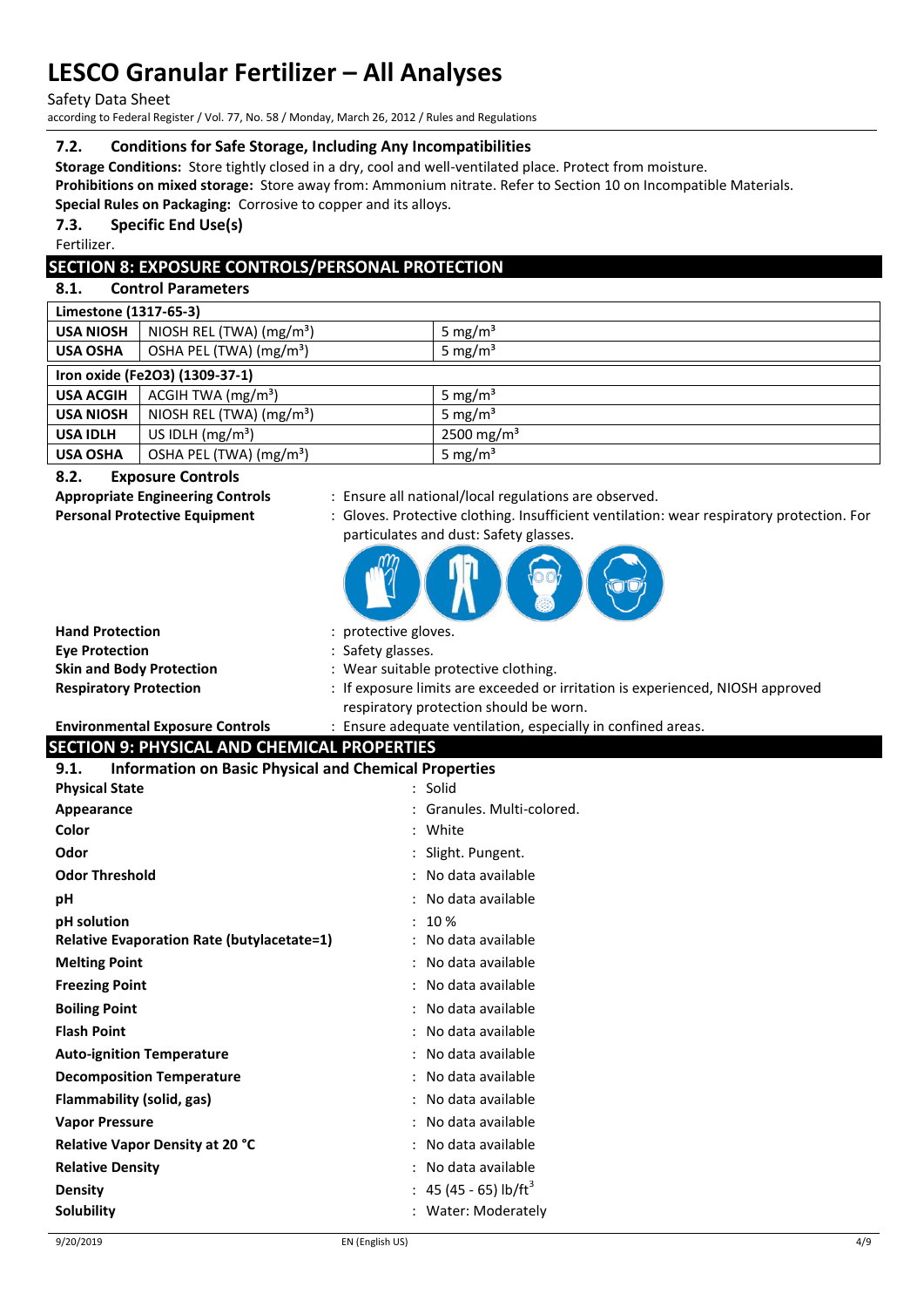Safety Data Sheet

according to Federal Register / Vol. 77, No. 58 / Monday, March 26, 2012 / Rules and Regulations

| Partition coefficient: n-octanol/water | : No data available |
|----------------------------------------|---------------------|
| Viscosity                              | : No data available |

### **9.2. Other Information** No additional information available

## **SECTION 10: STABILITY AND REACTIVITY**

**10.1 Reactivity:** This product as shipped in the form of coarse granules should not contain sufficient dust to present an explosion hazard. Prevent dust accumulation (to minimize explosion hazard).

**10.2 Chemical Stability:** Stable at standard temperature and pressure.

**10.3 Possibility of Hazardous Reactions:** Hazardous polymerization will not occur.

**10.4 Conditions to Avoid:** Protect from moisture. Keep away from heat.

**10.5 Incompatible Materials:** May form explosive mixture if in contact with strong acid such as nitric or perchloric acids.

Avoid contact with : Strong oxidizers. Strong acids, bases. Nitrates. Hypochlorites. Perchlorates. Chlorides. Corrosive to copper and its alloys.

**10.6 Hazardous Decomposition Products:** Under conditions of fire this material may produce: Nitrogen oxides. Ammonia. Biuret. Carbon oxides (CO, CO2). Formaldehyde.

# **SECTION 11: TOXICOLOGICAL INFORMATION**

#### **11.1. Information On Toxicological Effects**

**Acute Toxicity:** Not classified

| Sulfuric acid, dipotassium salt (7778-80-5) |                                              |
|---------------------------------------------|----------------------------------------------|
| <b>LD50 Oral Rat</b>                        | 6600 mg/kg                                   |
| ATE (Oral)                                  | 6,600.00 mg/kg body weight                   |
| Diammonium phosphate (7783-28-0)            |                                              |
| <b>LD50 Oral Rat</b>                        | 6500 mg/kg                                   |
| <b>LD50 Dermal Rabbit</b>                   | > 7950 mg/kg                                 |
| ATE (Oral)                                  | 6,500.00 mg/kg body weight                   |
| Potassium chloride (7447-40-7)              |                                              |
| <b>LD50 Oral Rat</b>                        | 2600 mg/kg                                   |
| ATE (Oral)                                  | 2,600.00 mg/kg body weight                   |
| Monoammonium phosphate (7722-76-1)          |                                              |
| <b>LD50 Oral Rat</b>                        | 5750 mg/kg                                   |
| <b>LD50 Dermal Rabbit</b>                   | > 7940 mg/kg                                 |
| ATE (Oral)                                  | 5,750.00 mg/kg body weight                   |
|                                             |                                              |
| Ammonium sulfate (7783-20-2)                |                                              |
| <b>LD50 Oral Rat</b>                        | > 2000 mg/kg                                 |
| Sulfur (7704-34-9)                          |                                              |
| <b>LD50 Oral Rat</b>                        | > 3000 mg/kg                                 |
| <b>LD50 Dermal Rabbit</b>                   | > 2000 mg/kg                                 |
| <b>LC50 Inhalation Rat</b>                  | > 9.23 mg/l/4h                               |
| Iron oxide (Fe2O3) (1309-37-1)              |                                              |
| <b>LD50 Oral Rat</b>                        | > 10000 mg/kg                                |
| Urea, polymer with formaldehyde (9011-05-6) |                                              |
| <b>LC50 Inhalation Rat</b>                  | > 167 mg/m <sup>3</sup> (Exposure time: 4 h) |
| <b>Ferrous sulfate (7720-78-7)</b>          |                                              |
| <b>LD50 Oral Rat</b>                        | 237 mg/kg                                    |
| ATE (Oral)                                  | 237.00 mg/kg body weight                     |

**Skin Corrosion/Irritation:** Causes skin irritation.

**Serious Eye Damage/Irritation:** Causes serious eye irritation.

**Respiratory or Skin Sensitization:** May cause an allergic skin reaction.

**Germ Cell Mutagenicity:** Not classified

**Carcinogenicity:** Not classified

**Iron oxide (Fe2O3) (1309-37-1)**

**IARC group** 3 **Reproductive Toxicity:** Not classified

9/20/2019 EN (English US) 5/9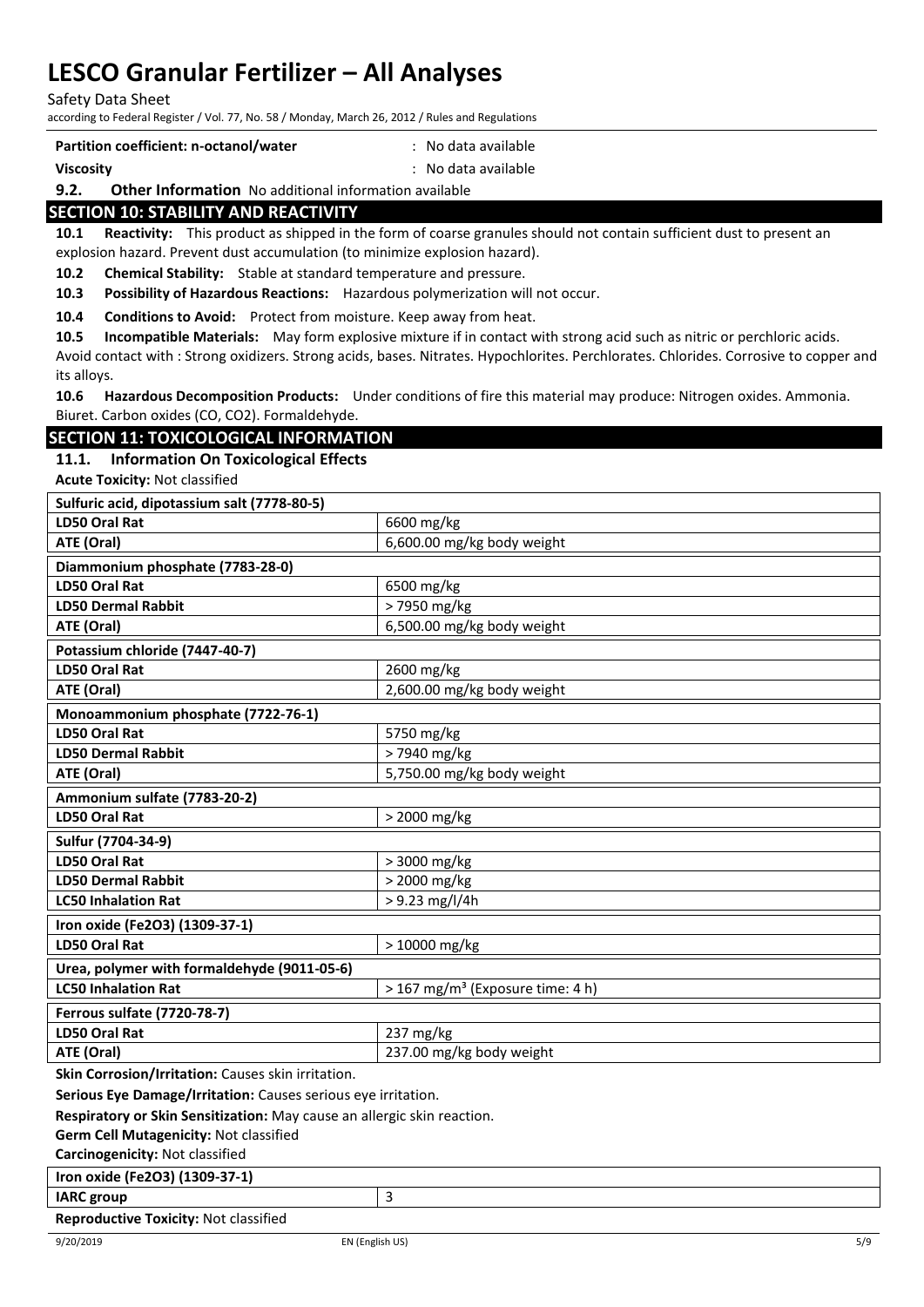Safety Data Sheet

according to Federal Register / Vol. 77, No. 58 / Monday, March 26, 2012 / Rules and Regulations

#### **Specific Target Organ Toxicity (Single Exposure):** May cause respiratory irritation.

#### **Specific Target Organ Toxicity (Repeated Exposure):** Not classified

**Aspiration Hazard:** Not classified

**Symptoms/Injuries After Inhalation:** Overexposure may be irritating to the respiratory system.

**Symptoms/Injuries After Skin Contact:** May cause skin irritation.

**Symptoms/Injuries After Eye Contact:** May cause eye irritation.

**Symptoms/Injuries After Ingestion:** If a large quantity has been ingested : Abdominal pain. Diarrhea. Nausea. Vomiting.

## **SECTION 12: ECOLOGICAL INFORMATION**

**12.1. Toxicity** 

| Sulfuric acid, dipotassium salt (7778-80-5)     |                                                                                      |  |
|-------------------------------------------------|--------------------------------------------------------------------------------------|--|
| LC50 Fish 1                                     | 653 mg/l (Exposure time: 96 h - Species: Lepomis macrochirus)                        |  |
| EC50 Daphnia 1                                  | 890 mg/l (Exposure time: 48 h - Species: Daphnia magna)                              |  |
| <b>LC 50 Fish 2</b>                             | 3550 mg/l (Exposure time: 96 h - Species: Lepomis macrochirus [static])              |  |
| Diammonium phosphate (7783-28-0)                |                                                                                      |  |
| LC50 Fish 1                                     | 26.5 mg/l (Exposure time: 96 h - Species: Oncorhynchus mykiss)                       |  |
| <b>LC 50 Fish 2</b>                             | 24.8 - 29.4 mg/l (Exposure time: 96 h - Species: Oncorhynchus mykiss [flow-through]) |  |
| Potassium chloride (7447-40-7)                  |                                                                                      |  |
| LC50 Fish 1                                     | 1060 mg/l (Exposure time: 96 h - Species: Lepomis macrochirus [static])              |  |
| EC50 Daphnia 1                                  | 825 mg/l (Exposure time: 48 h - Species: Daphnia magna)                              |  |
| <b>LC 50 Fish 2</b>                             | 750 - 1020 mg/l (Exposure time: 96 h - Species: Pimephales promelas [static])        |  |
| EC50 Daphnia 2                                  | 83 mg/l (Exposure time: 48 h - Species: Daphnia magna [Static])                      |  |
| Ammonium sulfate (7783-20-2)                    |                                                                                      |  |
| LC50 Fish 1                                     | 5.2 (5.2 - 8.2) mg/l (Exposure time: 96 h - Species: Oncorhynchus mykiss [static])   |  |
| EC50 Daphnia 1                                  | 14 mg/l (Exposure time: 48 h - Species: Daphnia magna)                               |  |
| <b>LC 50 Fish 2</b>                             | 32.2 (32.2 - 41.9) mg/l (Exposure time: 96 h - Species: Oncorhynchus mykiss [flow-   |  |
|                                                 | through])                                                                            |  |
|                                                 |                                                                                      |  |
| Sulfur (7704-34-9)                              |                                                                                      |  |
| LC50 Fish 1                                     | 866 mg/l (Exposure time: 96 h - Species: Brachydanio rerio [static])                 |  |
| <b>LC 50 Fish 2</b>                             | 14 mg/l (Exposure time: 96 h - Species: Lepomis macrochirus [static])                |  |
| Magnesium sulfate (7487-88-9)                   |                                                                                      |  |
| LC50 Fish 1                                     | 2610 - 3080 mg/l (Exposure time: 96 h - Species: Pimephales promelas [static])       |  |
| EC50 Daphnia 1                                  | 266.4 - 417.3 mg/l (Exposure time: 48 h - Species: Daphnia magna [Static])           |  |
| <b>Ferrous sulfate (7720-78-7)</b>              |                                                                                      |  |
| LC50 Fish 1                                     | 925 mg/l (Exposure time: 96 h - Species: Poecilia reticulata [static])               |  |
| EC50 Daphnia 1                                  | 152 mg/l (Exposure time: 48 h - Species: Daphnia magna)                              |  |
| <b>LC 50 Fish 2</b>                             | 0.56 mg/l (Exposure time: 96 h - Species: Cyprinus carpio [semi-static])             |  |
| EC50 Daphnia 2                                  | 6.15 - 9.26 mg/l (Exposure time: 48 h - Species: Daphnia magna [Static])             |  |
| Urea (57-13-6)                                  |                                                                                      |  |
| LC50 Fish 1                                     | 16200 - 18300 mg/l (Exposure time: 96 h - Species: Poecilia reticulata)              |  |
| EC50 Daphnia 1                                  | 3910 mg/l (Exposure time: 48 h - Species: Daphnia magna [Static])                    |  |
| 12.2.<br><b>Persistence and Degradability</b>   |                                                                                      |  |
| <b>LESCO Granular Fertilizer - All Analyses</b> |                                                                                      |  |

| 122 | Dissessionistics Detectiel |                                                                                         |
|-----|----------------------------|-----------------------------------------------------------------------------------------|
|     |                            | as toxic algae bloom.                                                                   |
|     |                            | nitrates in a body of water will contribute to eutrophication with visible effects such |
|     |                            | soluble and eventually biodegrades into elemental nitrogen. Exess nitrogen and          |
|     |                            |                                                                                         |

| 14.S.<br>- Dioaccumulative Potential |                               |
|--------------------------------------|-------------------------------|
| Diammonium phosphate (7783-28-0)     |                               |
| <b>BCF fish 1</b>                    | (no bioaccumulation expected) |
| Monoammonium phosphate (7722-76-1)   |                               |
| <b>BCF</b> fish 1                    | (no bioaccumulation expected) |
|                                      |                               |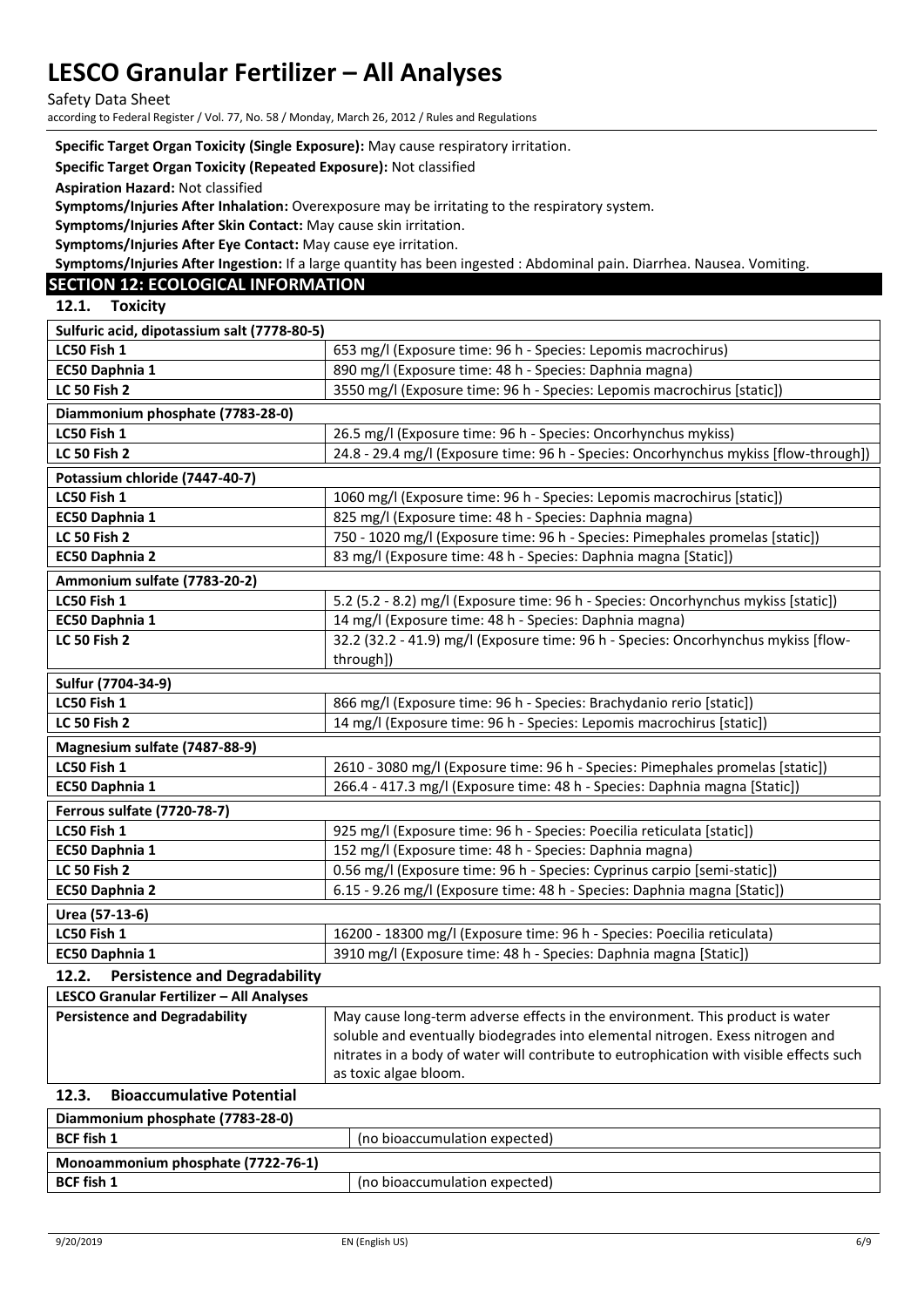Safety Data Sheet

according to Federal Register / Vol. 77, No. 58 / Monday, March 26, 2012 / Rules and Regulations

| Ammonium sulfate (7783-20-2) |                    |
|------------------------------|--------------------|
| Log Pow                      | $-5.1$ (at 25 °C)  |
| Urea (57-13-6)               |                    |
| <b>BCF fish 1</b>            | < 10               |
| Log Pow                      | $-1.59$ (at 25 °C) |
|                              |                    |

**12.4. Mobility in Soil** No additional information available

### **12.5. Other Adverse Effects**

#### No additional information available

### **SECTION 13: DISPOSAL CONSIDERATIONS**

### **13.1. Waste treatment methods**

**Sewage Disposal Recommendations:** This material is hazardous to the aquatic environment. Keep out of sewers and waterways. **Waste Disposal Recommendations:** Place in an appropriate container and dispose of the contaminated material at a licensed site.

**Additional Information:** Dispose of waste material in accordance with all local, regional, national, and international regulations.

### **SECTION 14: TRANSPORT INFORMATION**

14.1 In Accordance with DOT Not regulated for transport

**14.2 In Accordance with IMDG** Not regulated for transport

**14.3 In Accordance with IATA** Not regulated for transport

# **SECTION 15: REGULATORY INFORMATION**

**15.1 US Federal Regulations**

**LESCO Granular Fertilizer – All Analyses**

| SARA Section 311/312 Hazard Classes                                       | Immediate (acute) health hazard |  |  |
|---------------------------------------------------------------------------|---------------------------------|--|--|
| Sulfuric acid, dipotassium salt (7778-80-5)                               |                                 |  |  |
| Listed on the United States TSCA (Toxic Substances Control Act) inventory |                                 |  |  |
| Diammonium phosphate (7783-28-0)                                          |                                 |  |  |
| Listed on the United States TSCA (Toxic Substances Control Act) inventory |                                 |  |  |
| Potassium chloride (7447-40-7)                                            |                                 |  |  |
| Listed on the United States TSCA (Toxic Substances Control Act) inventory |                                 |  |  |
| Monoammonium phosphate (7722-76-1)                                        |                                 |  |  |
| Listed on the United States TSCA (Toxic Substances Control Act) inventory |                                 |  |  |
| Ammonium sulfate (7783-20-2)                                              |                                 |  |  |
| Listed on the United States TSCA (Toxic Substances Control Act) inventory |                                 |  |  |
| Limestone (1317-65-3)                                                     |                                 |  |  |
| Listed on the United States TSCA (Toxic Substances Control Act) inventory |                                 |  |  |
| Sulfur (7704-34-9)                                                        |                                 |  |  |
| Listed on the United States TSCA (Toxic Substances Control Act) inventory |                                 |  |  |
| Iron oxide (Fe2O3) (1309-37-1)                                            |                                 |  |  |
| Listed on the United States TSCA (Toxic Substances Control Act) inventory |                                 |  |  |
| Urea, polymer with formaldehyde (9011-05-6)                               |                                 |  |  |
| Listed on the United States TSCA (Toxic Substances Control Act) inventory |                                 |  |  |
| Magnesium sulfate (7487-88-9)                                             |                                 |  |  |
| Listed on the United States TSCA (Toxic Substances Control Act) inventory |                                 |  |  |
| <b>Ferrous sulfate (7720-78-7)</b>                                        |                                 |  |  |
| Listed on the United States TSCA (Toxic Substances Control Act) inventory |                                 |  |  |
| Manganese oxide (Mn3O4) (1317-35-7)                                       |                                 |  |  |
| Listed on the United States TSCA (Toxic Substances Control Act) inventory |                                 |  |  |
| Urea (57-13-6)                                                            |                                 |  |  |
| Listed on the United States TSCA (Toxic Substances Control Act) inventory |                                 |  |  |

## **15.2 US State Regulations**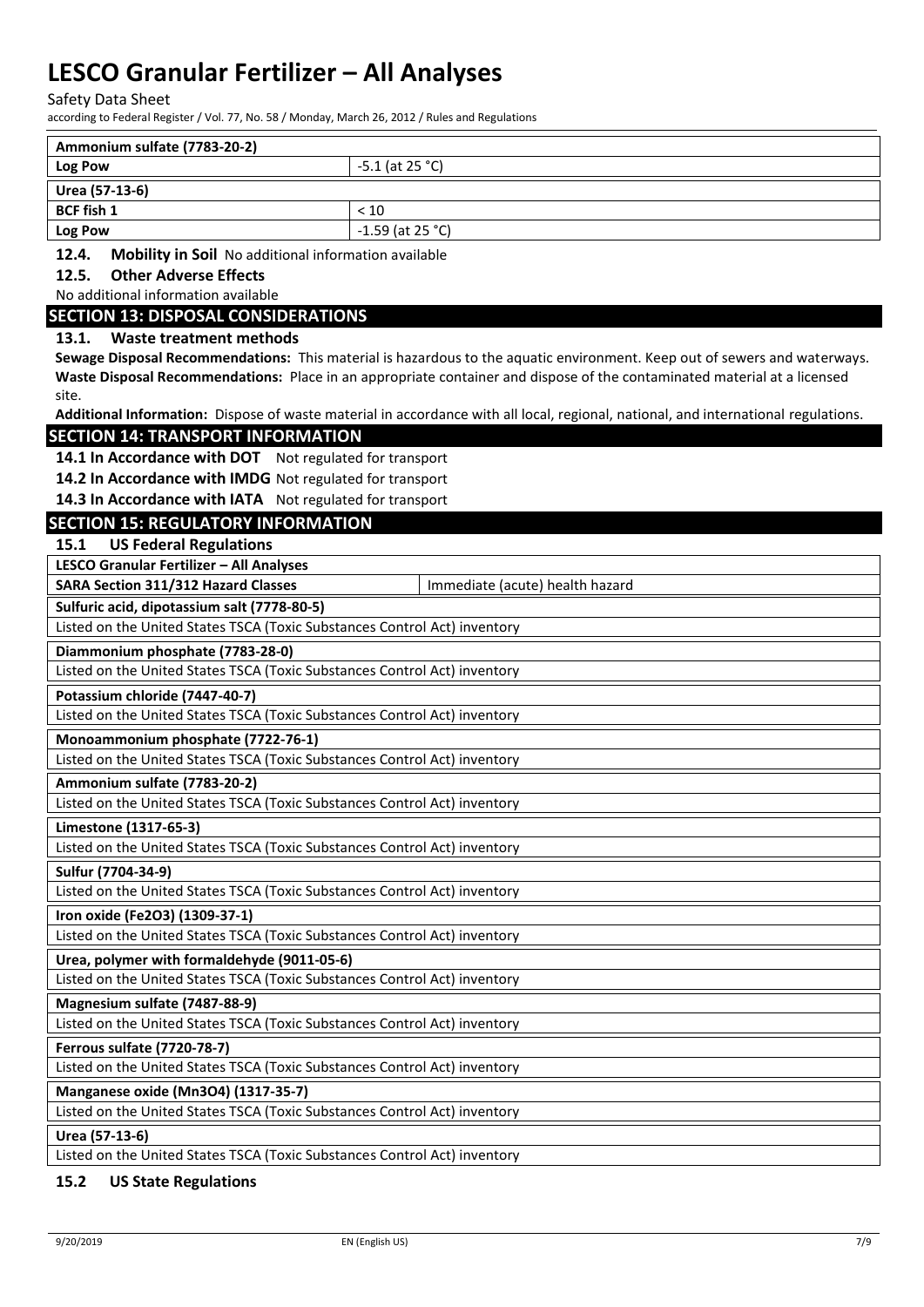Safety Data Sheet

according to Federal Register / Vol. 77, No. 58 / Monday, March 26, 2012 / Rules and Regulations

| Ammonium sulfate (7783-20-2) |                                                                                                              |                                                                               |  |  |  |
|------------------------------|--------------------------------------------------------------------------------------------------------------|-------------------------------------------------------------------------------|--|--|--|
|                              | U.S. - Massachusetts - Right To Know List                                                                    |                                                                               |  |  |  |
|                              | U.S. - Pennsylvania - RTK (Right to Know) - Environmental Hazard List                                        |                                                                               |  |  |  |
|                              | U.S. - Pennsylvania - RTK (Right to Know) List                                                               |                                                                               |  |  |  |
|                              | Limestone (1317-65-3)                                                                                        |                                                                               |  |  |  |
|                              | U.S. - Massachusetts - Right To Know List                                                                    |                                                                               |  |  |  |
|                              | U.S. - New Jersey - Right to Know Hazardous Substance List                                                   |                                                                               |  |  |  |
|                              | U.S. - Pennsylvania - RTK (Right to Know) List                                                               |                                                                               |  |  |  |
|                              | Sulfur (7704-34-9)                                                                                           |                                                                               |  |  |  |
|                              | U.S. - Massachusetts - Right To Know List                                                                    |                                                                               |  |  |  |
|                              | U.S. - New Jersey - Right to Know Hazardous Substance List<br>U.S. - Pennsylvania - RTK (Right to Know) List |                                                                               |  |  |  |
|                              | Iron oxide (Fe2O3) (1309-37-1)                                                                               |                                                                               |  |  |  |
|                              | U.S. - Massachusetts - Right To Know List                                                                    |                                                                               |  |  |  |
|                              | U.S. - New Jersey - Right to Know Hazardous Substance List                                                   |                                                                               |  |  |  |
|                              | U.S. - Pennsylvania - RTK (Right to Know) List                                                               |                                                                               |  |  |  |
|                              | <b>Ferrous sulfate (7720-78-7)</b>                                                                           |                                                                               |  |  |  |
|                              | U.S. - Massachusetts - Right To Know List                                                                    |                                                                               |  |  |  |
|                              | U.S. - New Jersey - Right to Know Hazardous Substance List                                                   |                                                                               |  |  |  |
|                              | U.S. - Pennsylvania - RTK (Right to Know) - Environmental Hazard List                                        |                                                                               |  |  |  |
|                              | U.S. - Pennsylvania - RTK (Right to Know) List                                                               |                                                                               |  |  |  |
|                              | Manganese oxide (Mn3O4) (1317-35-7)                                                                          |                                                                               |  |  |  |
|                              | U.S. - Massachusetts - Right To Know List                                                                    |                                                                               |  |  |  |
|                              | U.S. - New Jersey - Right to Know Hazardous Substance List                                                   |                                                                               |  |  |  |
|                              | U.S. - Pennsylvania - RTK (Right to Know) List                                                               |                                                                               |  |  |  |
|                              |                                                                                                              | SECTION 16: OTHER INFORMATION, INCLUDING DATE OF PREPARATION OR LAST REVISION |  |  |  |
|                              |                                                                                                              |                                                                               |  |  |  |
|                              | <b>Revision date</b>                                                                                         | 9/20/2019                                                                     |  |  |  |
|                              | <b>Other Information</b>                                                                                     | : This document has been prepared in accordance with the SDS                  |  |  |  |
|                              |                                                                                                              | requirements of the OSHA Hazard Communication Standard 29 CFR                 |  |  |  |
|                              |                                                                                                              | 1910.1200.                                                                    |  |  |  |
|                              | <b>GHS Full Text Phrases:</b>                                                                                |                                                                               |  |  |  |
|                              | Acute Tox. 4 (Oral)                                                                                          | Acute toxicity (oral) Category 4                                              |  |  |  |
|                              | Aquatic Acute 1                                                                                              | Hazardous to the aquatic environment - Acute Hazard Category 1                |  |  |  |
|                              | <b>Aquatic Acute 2</b>                                                                                       | Hazardous to the aquatic environment - Acute Hazard Category 2                |  |  |  |
|                              | <b>Aquatic Acute 3</b>                                                                                       | Hazardous to the aquatic environment - Acute Hazard Category 3                |  |  |  |
|                              | <b>Aquatic Chronic 3</b>                                                                                     | Hazardous to the aquatic environment - Chronic Hazard Category 3              |  |  |  |
|                              | Comb. Dust                                                                                                   | Combustible Dust                                                              |  |  |  |
|                              | Eye Irrit. 2A                                                                                                | Serious eye damage/eye irritation Category 2A                                 |  |  |  |
|                              | Eye Irrit. 2B                                                                                                | Serious eye damage/eye irritation Category 2B                                 |  |  |  |
|                              | Flam. Sol. 2                                                                                                 | Flammable solids Category 2                                                   |  |  |  |
|                              | Skin Irrit. 2                                                                                                | Skin corrosion/irritation Category 2                                          |  |  |  |
|                              | Skin Sens. 1                                                                                                 | Skin sensitization Category 1                                                 |  |  |  |
|                              | STOT SE 3                                                                                                    | Specific target organ toxicity (single exposure) Category 3                   |  |  |  |
|                              | H228                                                                                                         | Flammable solid                                                               |  |  |  |
|                              | H232                                                                                                         | May form combustible dust concentrations in air                               |  |  |  |
|                              | H302                                                                                                         | Harmful if swallowed                                                          |  |  |  |
|                              | H315                                                                                                         | Causes skin irritation                                                        |  |  |  |
|                              | H317                                                                                                         | May cause an allergic skin reaction                                           |  |  |  |
|                              | H319                                                                                                         | Causes serious eye irritation                                                 |  |  |  |
|                              | H320                                                                                                         | Causes eye irritation                                                         |  |  |  |
|                              | H335                                                                                                         | May cause respiratory irritation                                              |  |  |  |

H401 Toxic to aquatic life